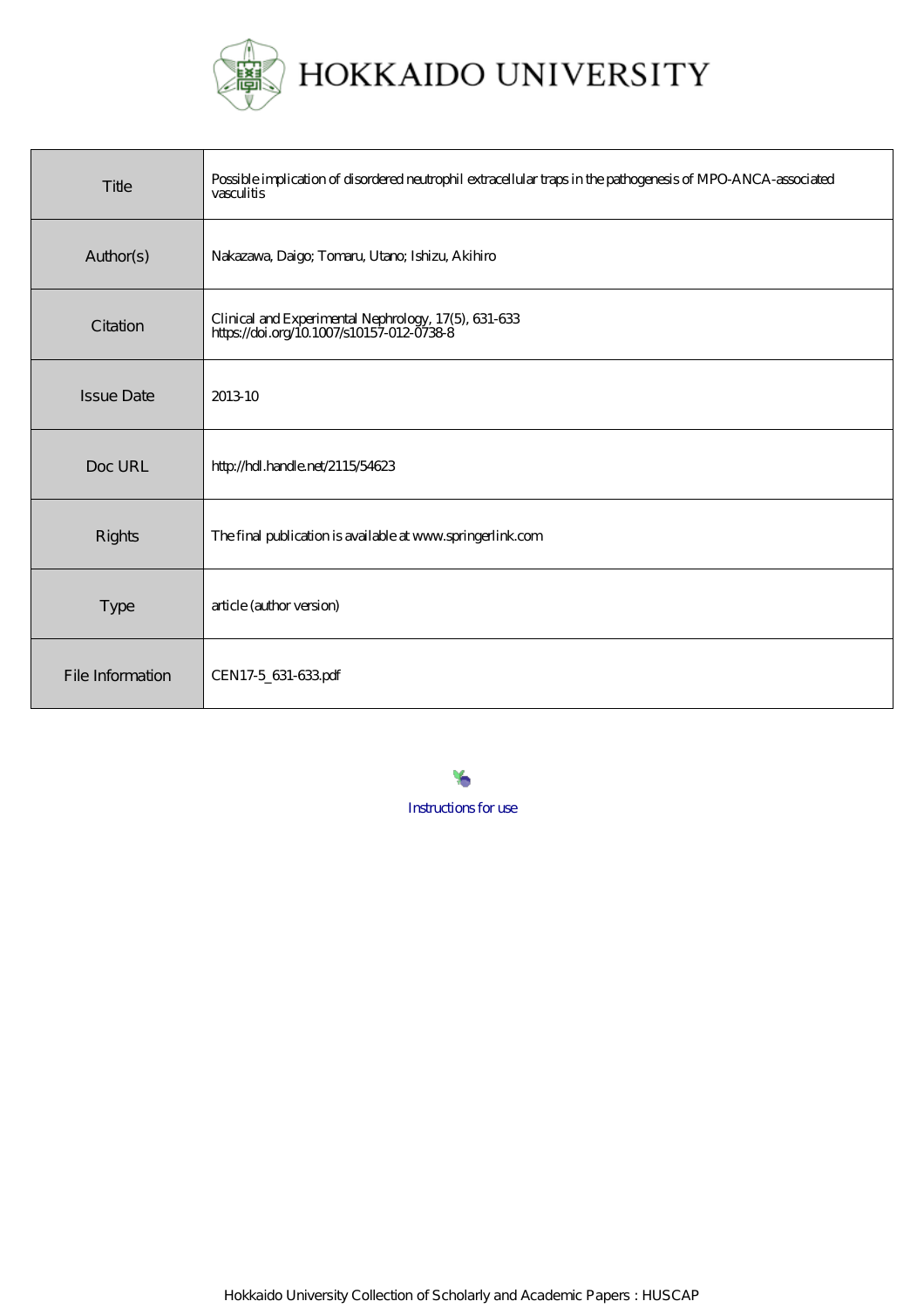# **Possible Implication of Disordered Neutrophil Extracellular Traps in the Pathogenesis of MPO-ANCA-associated Vasculitis**

Short title: NETs disorder and MPO-AAV

Daigo Nakazawa<sup>1</sup>, Utano Tomaru<sup>2</sup>, Akihiro Ishizu<sup>3</sup>

<sup>1</sup>Department of Internal Medicine II, Hokkaido University Hospital <sup>2</sup>Department of Pathology, Hokkaido University Graduate School of Medicine <sup>3</sup> Faculty of Health Sciences, Hokkaido University

Correspondence to Akihiro Ishizu, Faculty of Health Sciences, Hokkaido University, Kita-12, Nishi-5, Kita-ku, Sapporo 060-0812, Japan. Phone: +81-11-706-3385, E-mail: aishizu@med.hokudai.ac.jp.

This paper is for the special issue of "The Asia Pacific Meeting of Vasculitis and ANCA Workshop 2012".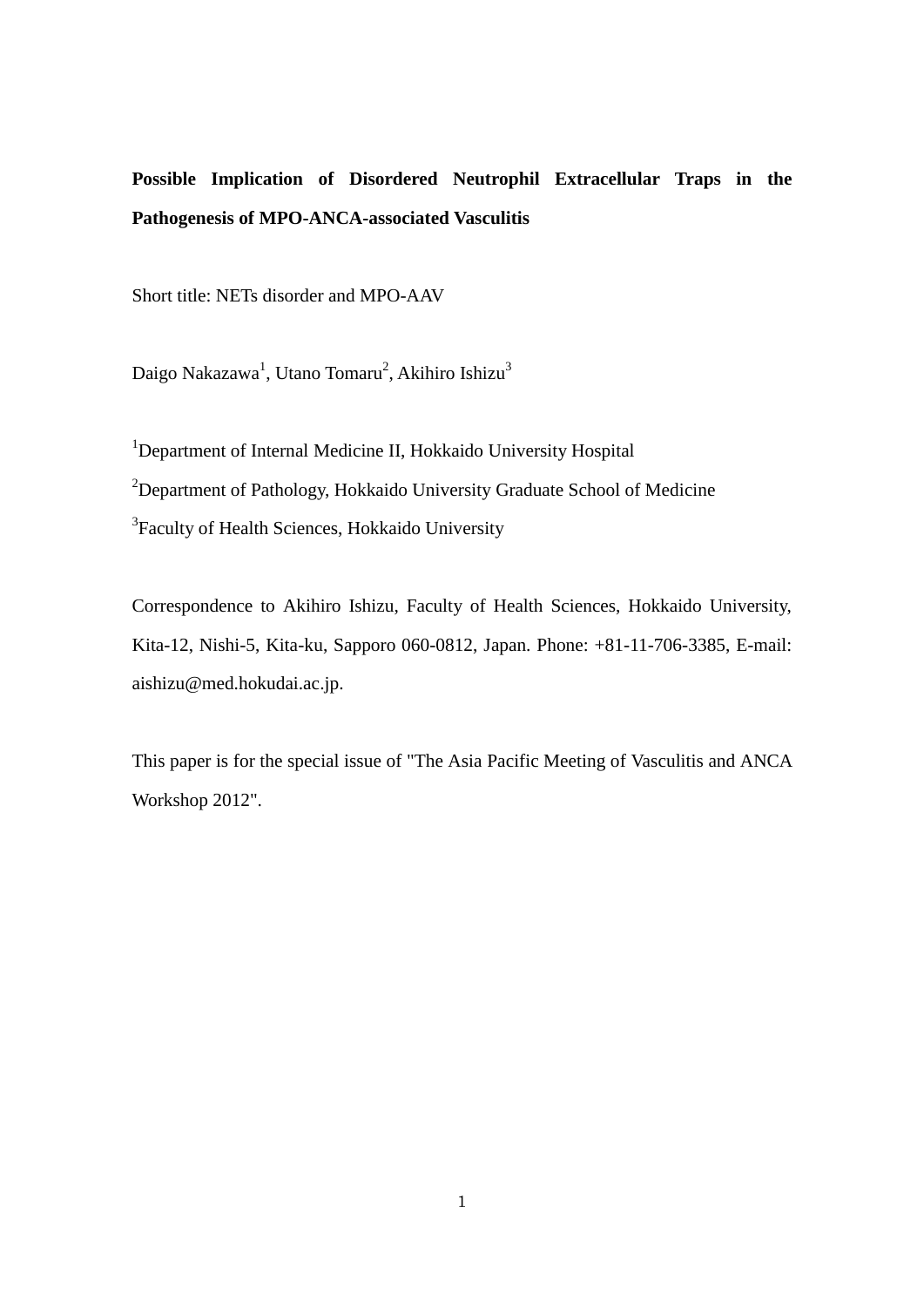### **Abstract**

Neutrophil extracellular traps (NETs) are characterized by the presence of extracellular DNA fibers studded with antimicrobial proteins, including myeloperoxidase (MPO). Although NETs play an important role in the innate immune system, the scattered extracellular enzymes, such as MPO, are risky for the host. Therefore, NETs are strictly regulated by DNase I in the serum, which prevents the persistence of NETs. Recent studies have demonstrated that dysregulation of NETs could be involved in the pathogenesis of autoimmune diseases, including systemic lupus erythematosus. In this review, we interpret the association of disordered NETs with autoimmune diseases, especially propylthiouracil-induced MPO-ANCA-associated vasculitis.

**Key words:** NETs, PTU, MPO-ANCA, MPO-AAV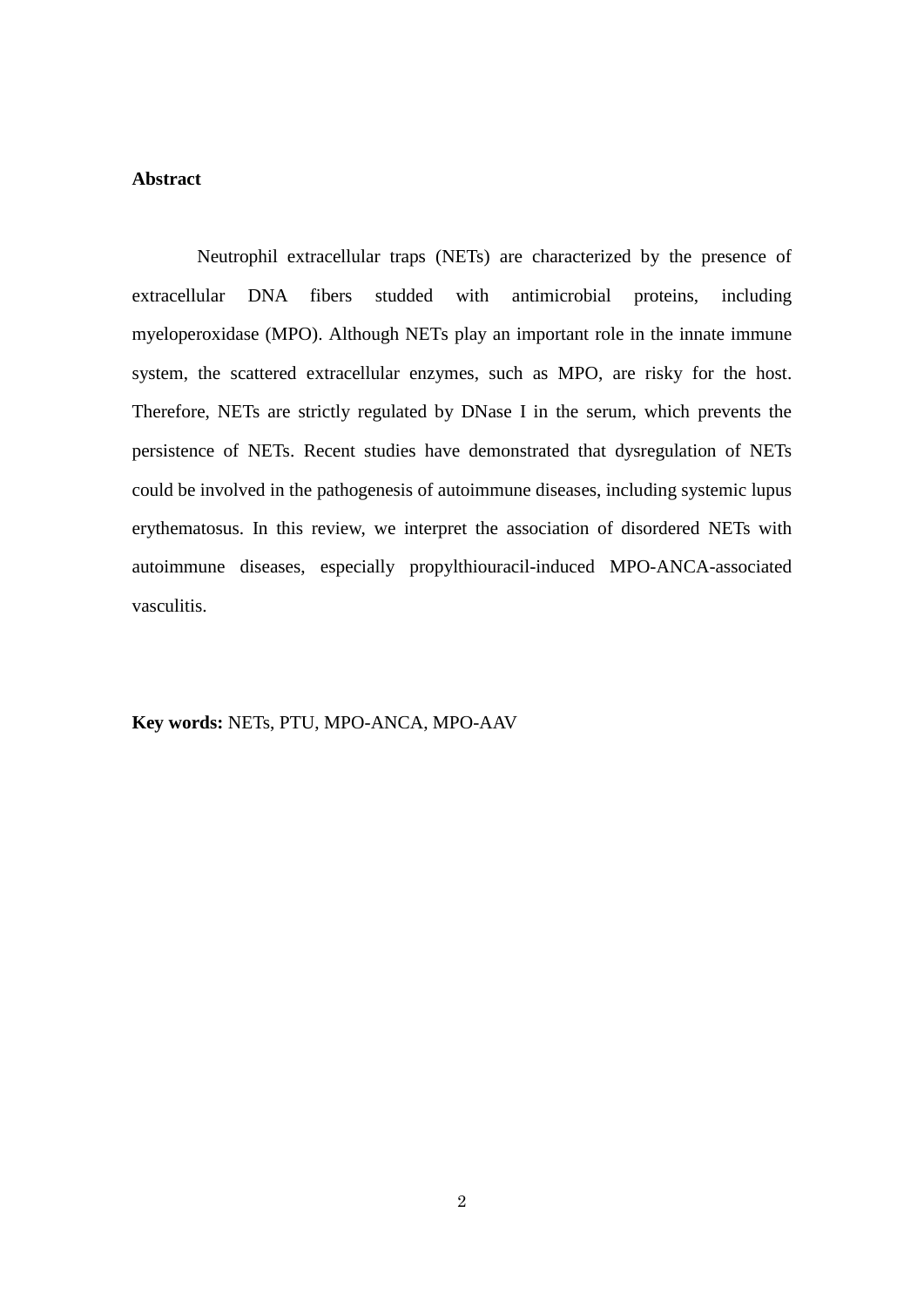#### **Neutrophil extracellular traps**

In humans, neutrophils act as the first line of defense against invading microbes. They employ a wide spectrum of antimicrobial strategies, most notably phagocytosis, to eliminate microbes. Subsequent to phagocytosis, neutrophils exhibit a unique style of cell death, which is characterized by the presence of extracellular DNA fibers studded with antimicrobial proteins including myeloperoxidase (MPO). This mode of cell death, called neutrophil extracellular traps (NETs), is a defense mechanism of the host to trap and kill invading microbes [1]. NETs function even after the neutrophils are dead.

#### **Dysregulation of NETs in systemic lupus erythematosus**

Although NETs play an important role in the innate immune system, there is a risk that antimicrobial enzymes, such as MPO, in the NETs can cause injury to the host tissues. Thus, NETs are strictly regulated by DNase I in the serum, which digests DNA in NETs and prevents the persistence of NETs. A subgroup of patients with systemic lupus erythematosus (SLE) has been reported to poorly digest NETs because of the low activity of DNase I or the presence of DNase I inhibitors, such as anti-DNA antibodies, in the serum [2]. Hakkim *et al*. suggested that the genetic background with low activity of DNase I could induce the persistence of NETs, and the persistent extracellular DNA in the NETs could be recognized by the host immune system resulting in the production of anti-DNA antibodies. Furthermore, the anti-DNA antibodies could inhibit the activity of DNase I; therefore, the pathogenesis of SLE mediated by NETs becomes a vicious cycle.

#### **Propylthiouracil and MPO-ANCA-associated vasculitis**

Propylthiouracil (PTU) is an anti-thyroid drug used for the treatment of hyperthyroidism. Approximately 30% of patients administered with PTU produce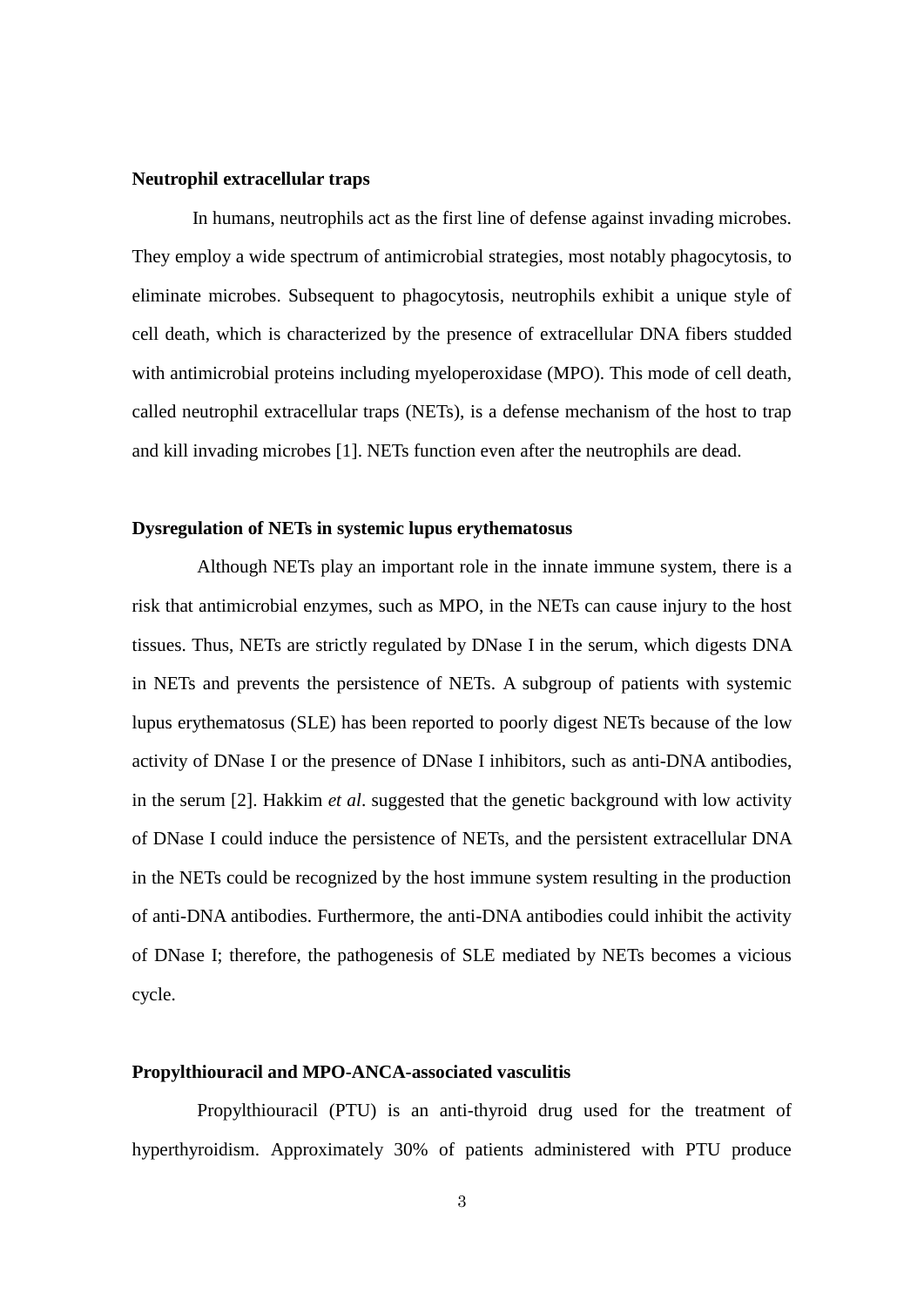MPO-ANCA, and some of them develop MPO-ANCA-associated vasculitis (MPO-AAV). The majority of PTU is metabolized in the liver, but a part is modified by MPO in neutrophils [3].

#### **Involvement of disordered NETs induced by PTU in development of MPO-AAV**

Based on the evidences, we hypothesized that PTU can influence the formation or regulation of NETs and induce MPO-ANCA and subsequently MPO-AAV [4]. First, we examined whether the addition of PTU would create an impact on the formation or regulation of NETs *in vitro*. Widely extended DNA fibers studded with MPO were observed when human neutrophils were treated with phorbol myristate acetate (PMA, Figure 1a). On the contrary, the DNA fibers showed round-shape distribution; thus, the NETs were limitedly created surrounding the dead neutrophils treated by PMA with PTU (Figure 1b). Interestingly, although the PMA-induced normal NETs were digested by DNase I completely (Figure 1c), the abnormal NETs induced by PMA with PTU were hardly digested by DNase I (Figure 1d). These findings clearly indicated that PTU influenced the NETs formation and degradation by DNase I.

Next, we examined whether the disordered NETs would induce the production of MPO-ANCA *in vivo*. For this purpose, WKY rats were immunized with the abnormal NETs, which had been induced by PMA with PTU using rat neutrophils. WKY rats immunized with normal NETs induced by PMA hardly produced ANCA; however, WKY rats immunized with abnormal NETs induced by PMA with PTU produced ANCA [4]. The serum reactivity to neutrophils was markedly inhibited by pre-treatment of the neutrophils with anti-MPO antibodies; therefore, this indicated that the ANCA was MPO-ANCA.

Lastly, we attempted to establish a suitable model for MPO-AAV. For this purpose, WKY rats were given oral PTU with intra-peritoneal injection of PMA.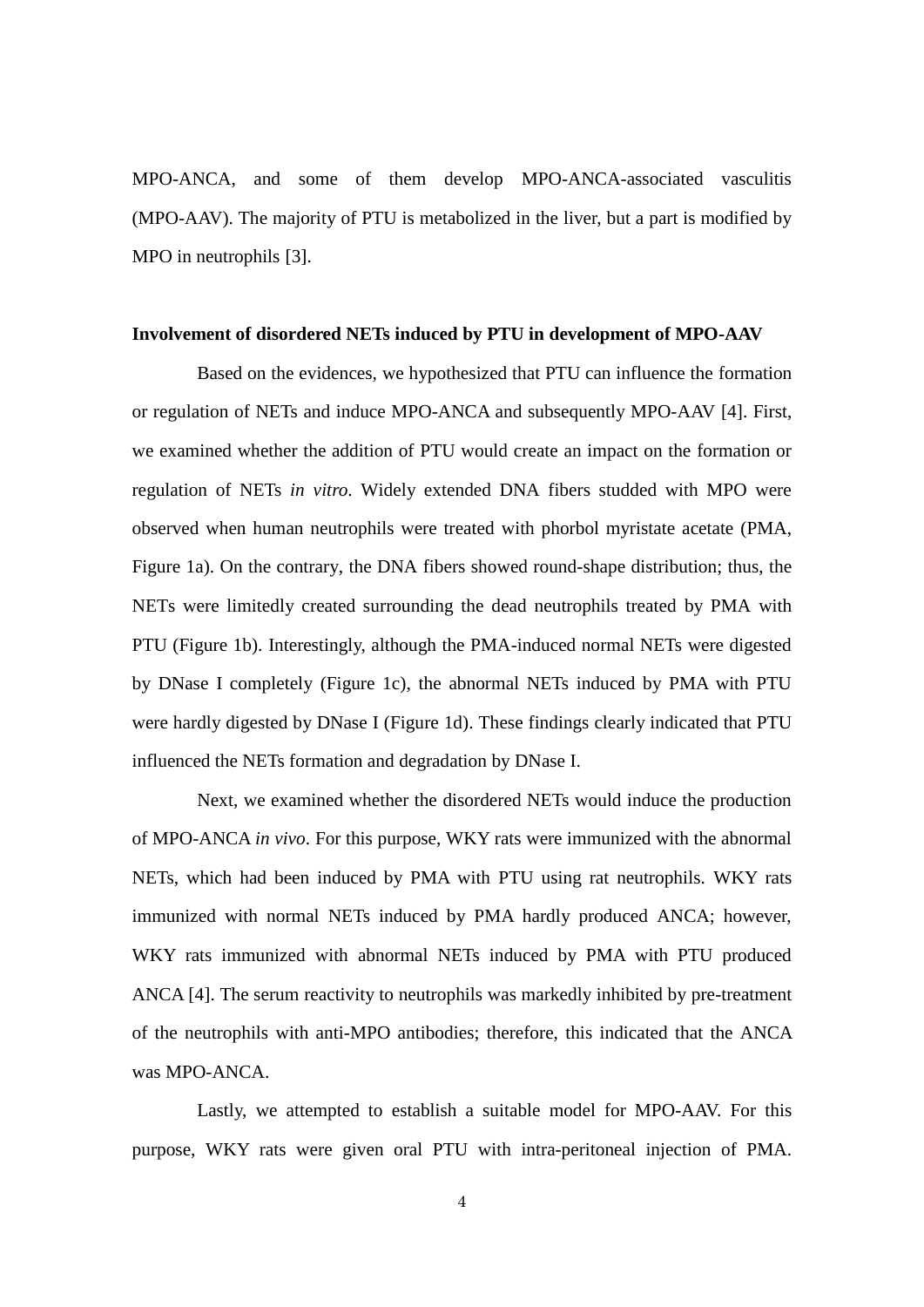Contrary to the finding that widely extended NETs were observed in the peritoneal tissues of the PMA-injected WKY rats without PTU administration (PMA-treated rats), NETs in the PMA-injected WKY rats with PTU administration (PTU/PMA-treated rats) did not extend outward [4]. Furthermore, NETs area in the peritoneal tissues of PTU/PMA-treated rats was significantly larger than that of PMA-treated rats. These findings corresponded to the *in vitro* data indicating the abnormal conformation and impaired degradation of NETs induced by PMA with PTU. As expected, MPO-ANCA was produced in PTU/PMA-treated rats followed by development of pauci-immune glomerulonephritis and pulmonary bleeding due to alveolar capillaritis [4]. These findings clearly indicated that PTU induced NETs disorder and MPO-ANCA production and subsequent development of MPO-AAV.

#### **Possible implication of disordered NETs in pathogenesis of MPO-AAV**

Abundant NETs have been detected in the lesion of crescentic glomerulonephritis, and elevation of circulating MPO-DNA complexes in the serum, which might be derived from *in situ* NETs, has been shown in patients with MPO-AAV [5]. It has been reported that excessive formation of NETs was induced by influenza virus infection [6]. Although most patients with MPO-AAV are not administered with PTU, undetermined environmental factors that act similarly like PTU, e.g., infectious agents, can induce the disorder of NETs and trigger the MPO-ANCA production resulting in the development of MPO-AAV (Figure 2).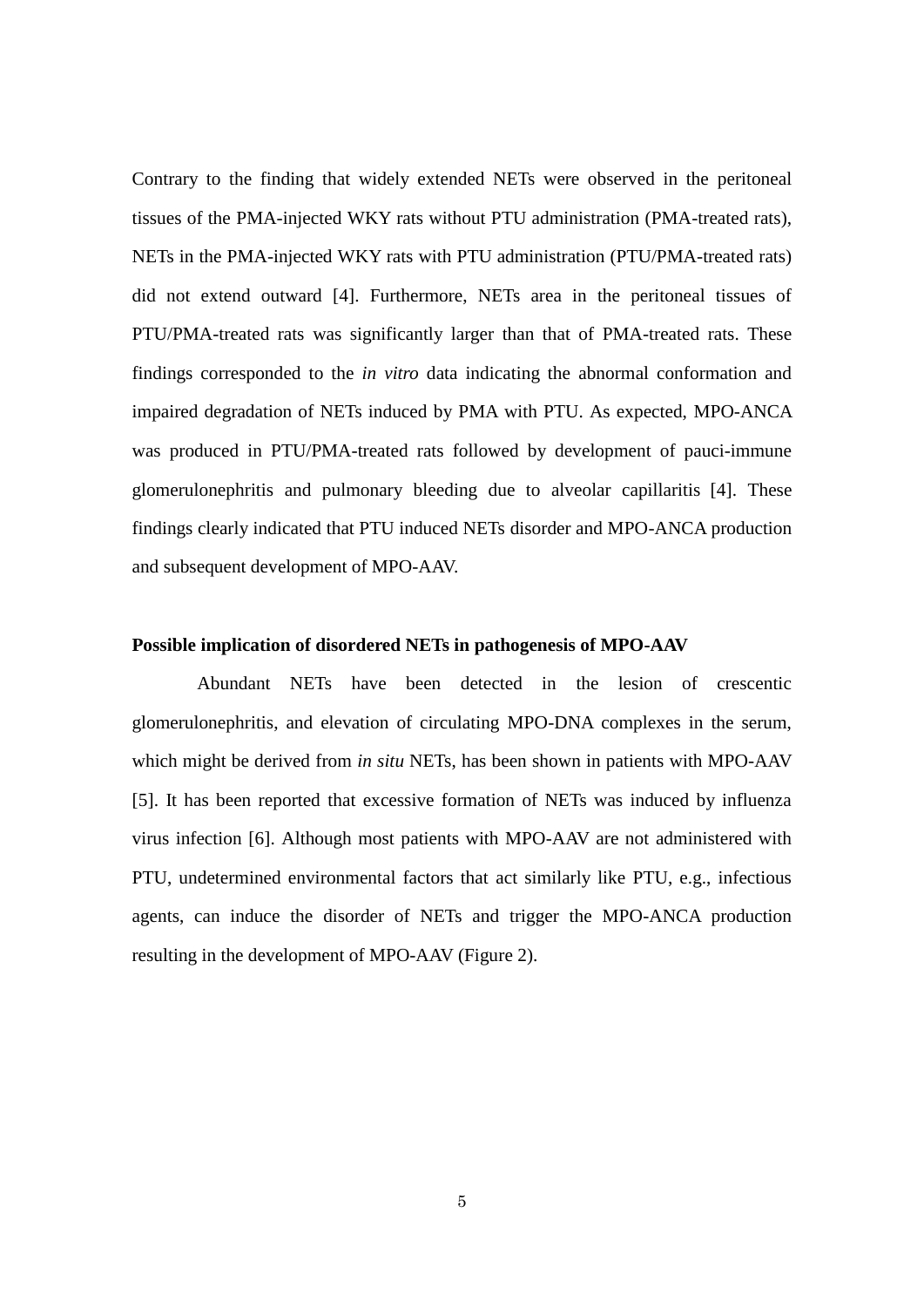**Acknowledgements:** This study is supported by grants from the Ministry of Health, Labour and Welfare of Japan.

**Conflict of interest:** The authors have declared that no conflict of interest exists.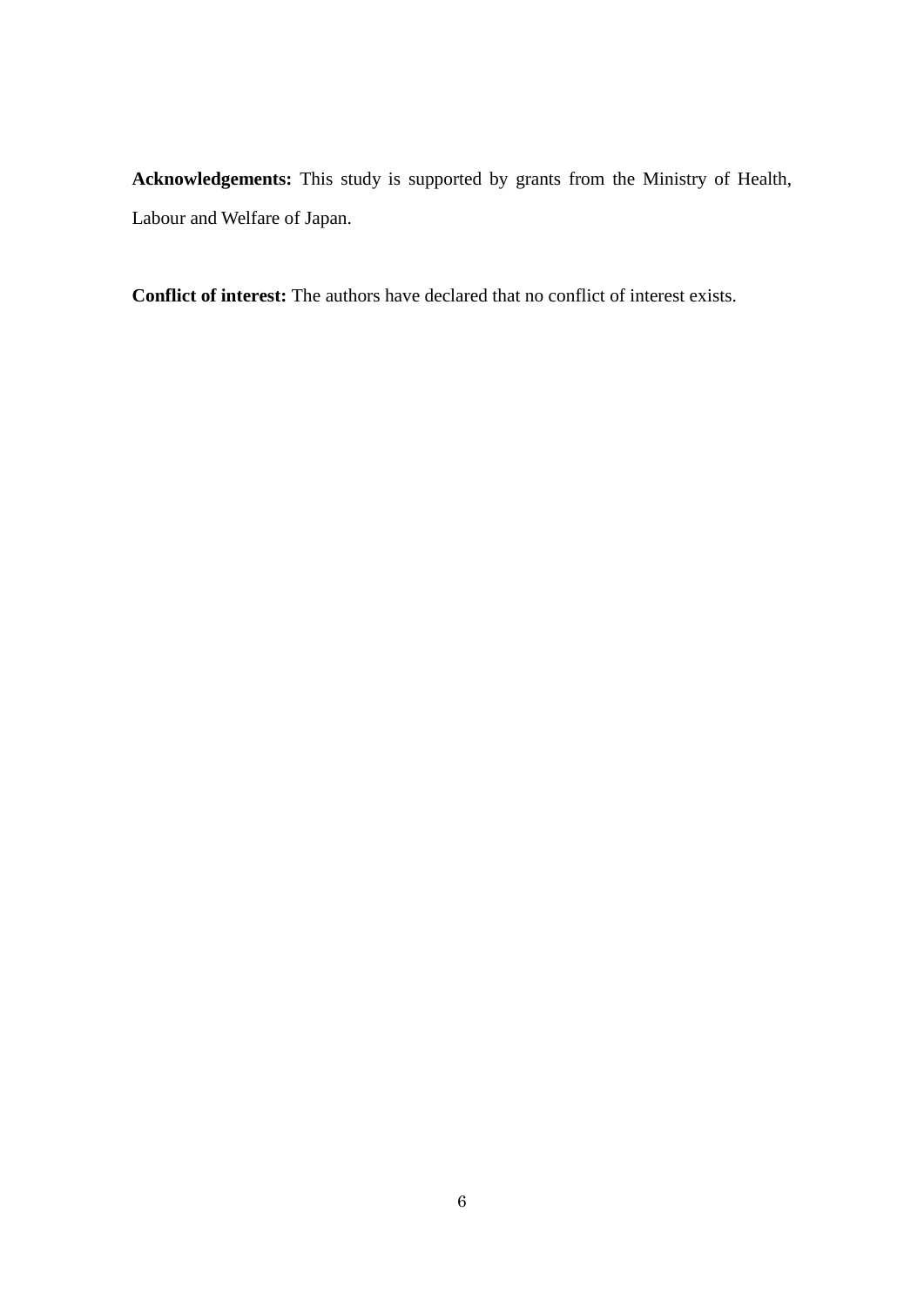#### **References**

- 1. Brinkmann V, Reichard U, Goosmann C, Fauler B, Uhlemann Y, Weiss DS, Weinrauch Y, Zychlinsky A. Neutrophil extracellular traps kill bacteria. Science. 2004; 303**:**1532-5.
- 2. Hakkim A, Furnrohr BG, Amann K, Laube B, Abed UA, Brinkmann V, Herrmann M, Voll RE, Zychlinsky A. Impairment of neutrophil extracellular trap degradation is associated with lupus nephritis. Proc Natl Acad Sci USA. 2010; 107**:**9813-8.
- 3. Waldhauser L, Uetrecht J. Oxidation of propylthiouracil to reactive metabolites by activated neutrophils. Implications for agranulocytosis. Drug Metab Dispos. 1991; 19**:**354-9.
- 4. Nakazawa D, Tomaru U, Suzuki A, Masuda S, Hasegawa R, Kobayashi T, Nishio S, Kasahara M, Ishizu A. Abnormal conformation and impaired degradation of NETs induced by propylthiouracil: Implication of disordered NETs in MPO-ANCA-associated vasculitis. Arthritis Rheum. 2012; doi: 10.1002/art.34619.
- 5. Kessenbrock K, Krumbholz M, Schonermarck U, Back W, Gross WL, Werb Z, Grone HJ, Brinkmann V, Jenne DE. Netting neutrophils in autoimmune small-vessel vasculitis. Nat Med. 2009; 15**:**623-5.
- 6. Narasaraju T, Yang E, Samy RP, Ng HH, Poh WP, Liew AA, Phoon MC, van Rooijen N, Chow VT. Excessive neutrophils and neutrophil extracellular traps contribute to acute lung injury of influenza pneumonitis. Am J Pathol. 2011; 179**:**199-210.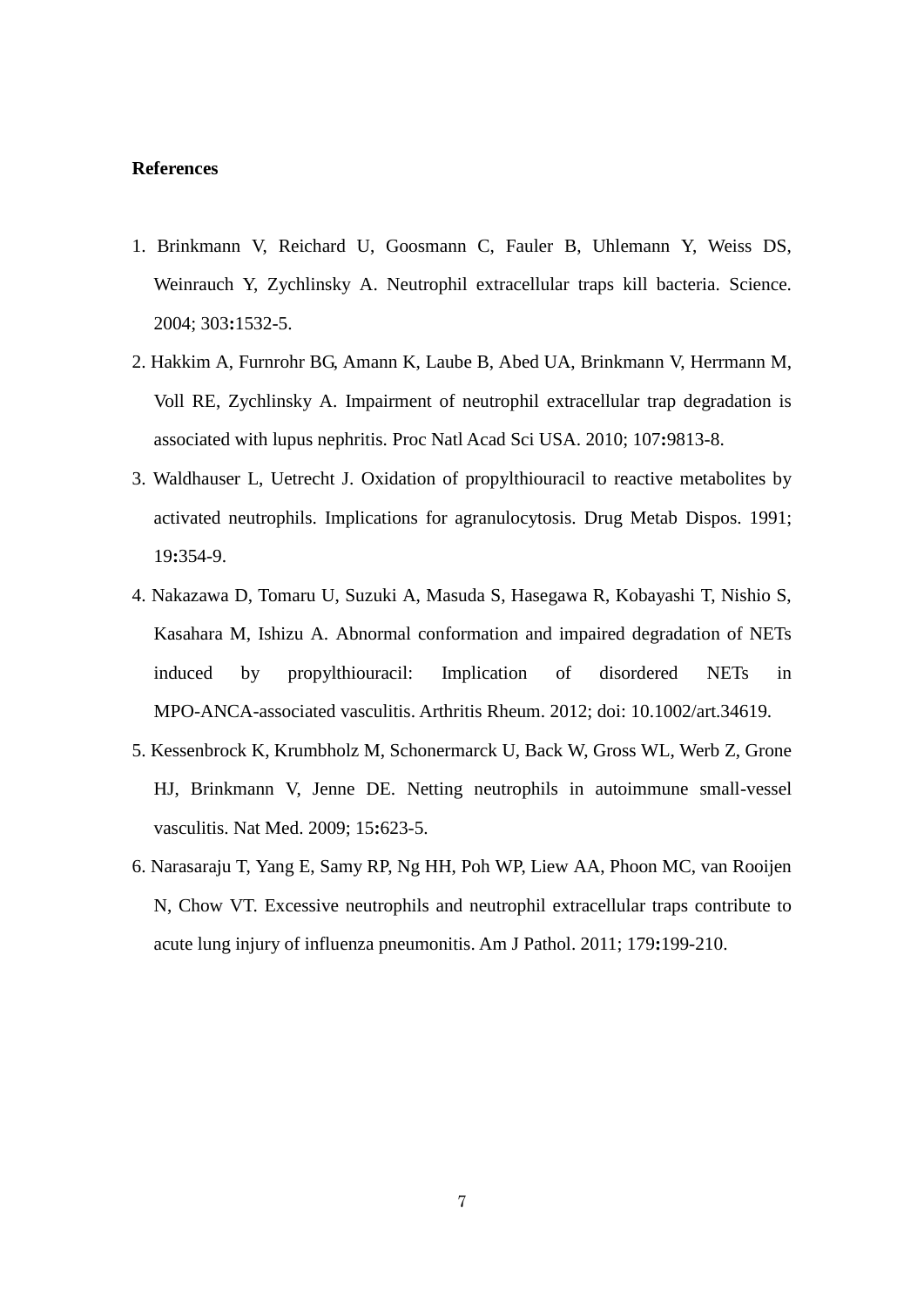

# **Figure 1. Abnormal conformation and impaired degradation of NETs induced by PMA with PTU**

(a) Normal conformation of NETs induced by PMA. (b) Abnormal conformation of NETs induced by PMA with PTU. (c) Digestion of PMA-induced normal NETs by DNase I. (d) Resistance of abnormal NETs induced by PMA with PTU to DNase I. Bar: 100 µm. Representative figures are shown.